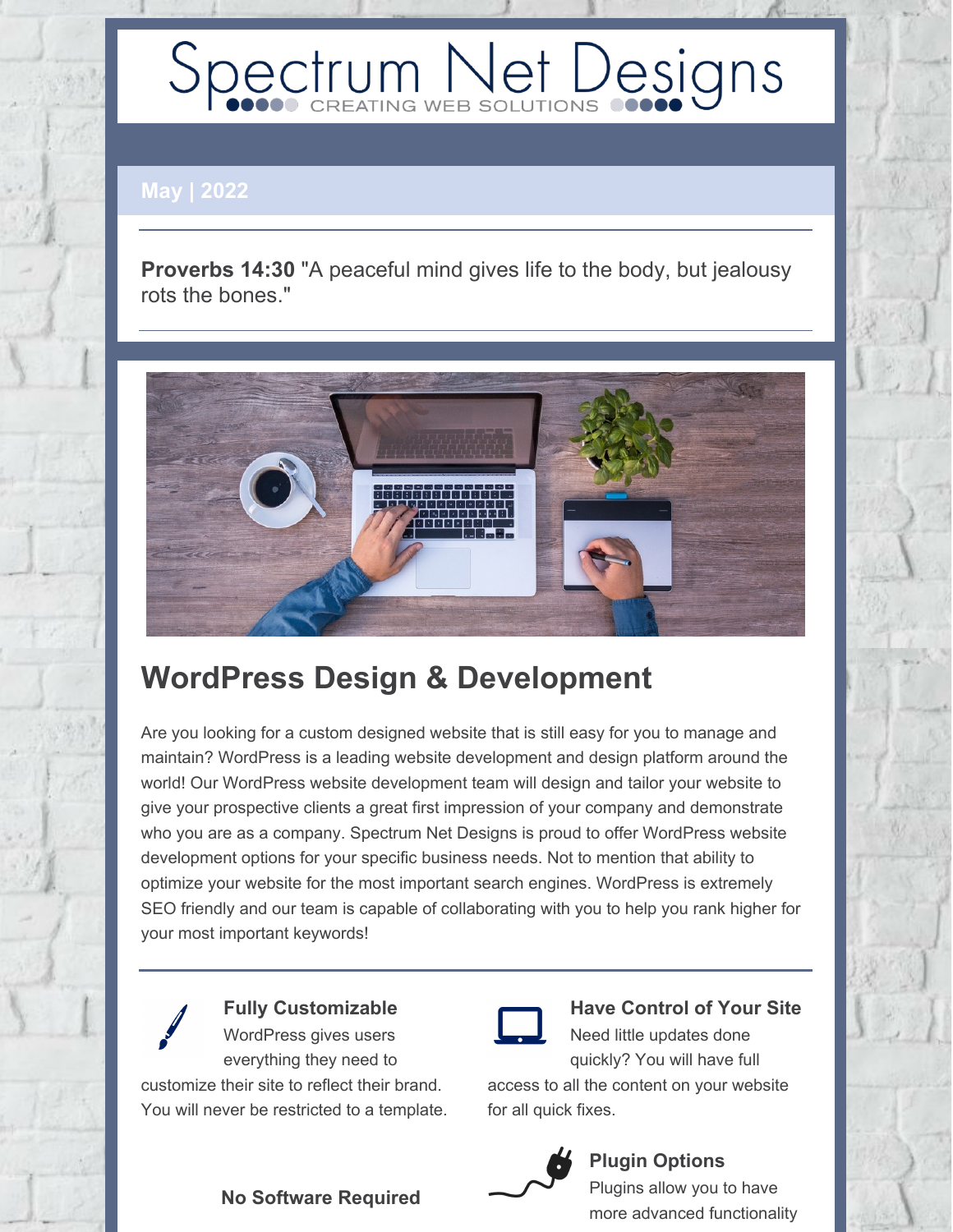

WordPress is built to be maintained through your browser rather than through an

editing software. You are able to access your website and make changes yourself!



**Loved by Search Engines** The code that is used in

WordPress is simple & clean which makes it easy for the search engines to read it. Pages are set up so that they can be individually optimized for their own keywords.

of your WordPress website without having the know-how on website development. There are over 10,000 plugin options including photo galleries, calendar of events, social media, etc."



#### **Blogging Enabled**

Since WordPress was originally created as a blog platform it's easy to maintain

your company blog through your site! Not ready to blog right now? Don't worry, it is easy to enable/disable the feature whenever.

#### **WordPress is SEO friendly – SEO is an important part of marketing today!**

Making sure that your website is being found & indexed by search engines is important, and according to Google, WordPress is 99% SEO friendly. So if you are looking to bring your SEO to the next level, WordPress is a great tool to use for your website.



**FREE SEO ANALYSIS** 

### **In Case You Missed It!**